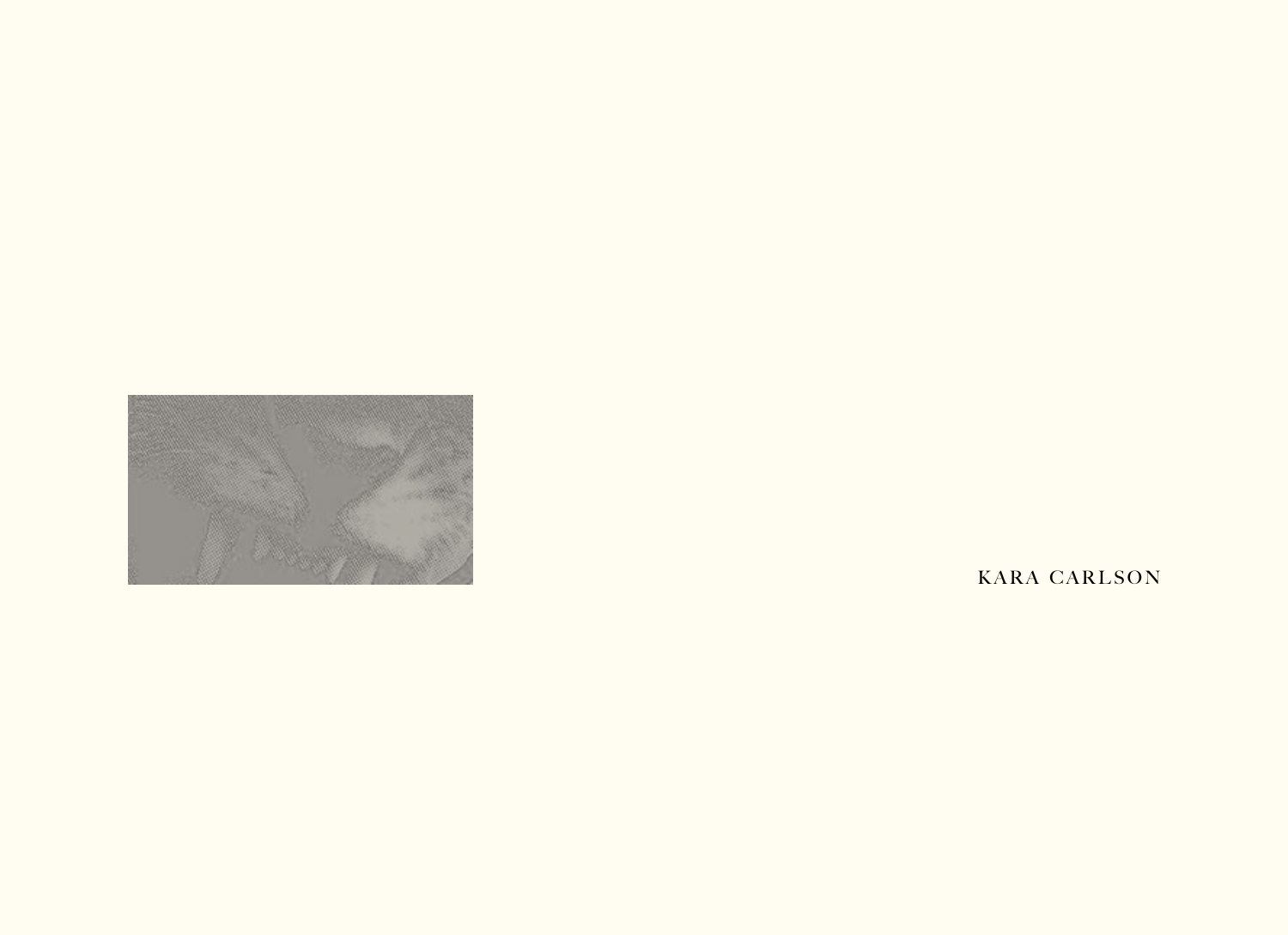## City Streets CARLSON

As we approach a red light, my boyfriend Bo slows  $\Lambda$  the car and before it ceases movement, seven kids materialize from behind vehicles and the sides of the street to converge on our rented Kia. They emerge from food carts lining the road. They run to us from half a block away. Each has a sponge in one hand and a handheld wiper in the other. None of the wipers have handles, but the kids use them deftly, scrubbing soap suds in circles across the windshields and windows and wiping them down in a matter of seconds. I hit the front windshield with my fist, shouting, "No, no, no." Bo flips the windshield wipers on to dissuade them, but they persist. All of the window washers are young, around twelve or thirteen, all are lean, and move fast.

Bo looks at me, opens his car door, and gets out, shouting at them in strings of Spanish, saying that we don't need our windshields cleaned twenty times in two blocks, telling them to leave and asking if there's a prob-

lem. "*Quieres un problema*?" he yells in Spanish, *do you want a problem*, and brings his arms in a little closer to his body. At 6'2" and 280 pounds, he creates an imposing figure in any country.

The kids giggle and scamper away to their next target and Bo smiles when he sits back in the car, saying, "I just wanted to see what they'd do." Many of the cars on the streets of Santo Domingo are dirty, many are old, and few have stickers on the front windshield confessing that the car is a rental, the occupants likely foreign to the Dominican Republic.

I navigate from a two-page foldout map of the country that Thrifty Car Rental provides. I fold it and put it in the side pocket next to me when Bo says that the kids are just trying to make some honest money, and he can't fault them for it.

"It's not the concept that bothers me, it's the principle," he continues. "I don't want the windshields washed, I don't need them washed every block when there's traffic or a red light, and they don't give you any say in the matter."

"I'm sure they don't have many job opportunities," I say, watching as a middle-aged man curls around cars, displaying a plastic hologram poster in one hand and carrying a stack of them between his torso and other arm.